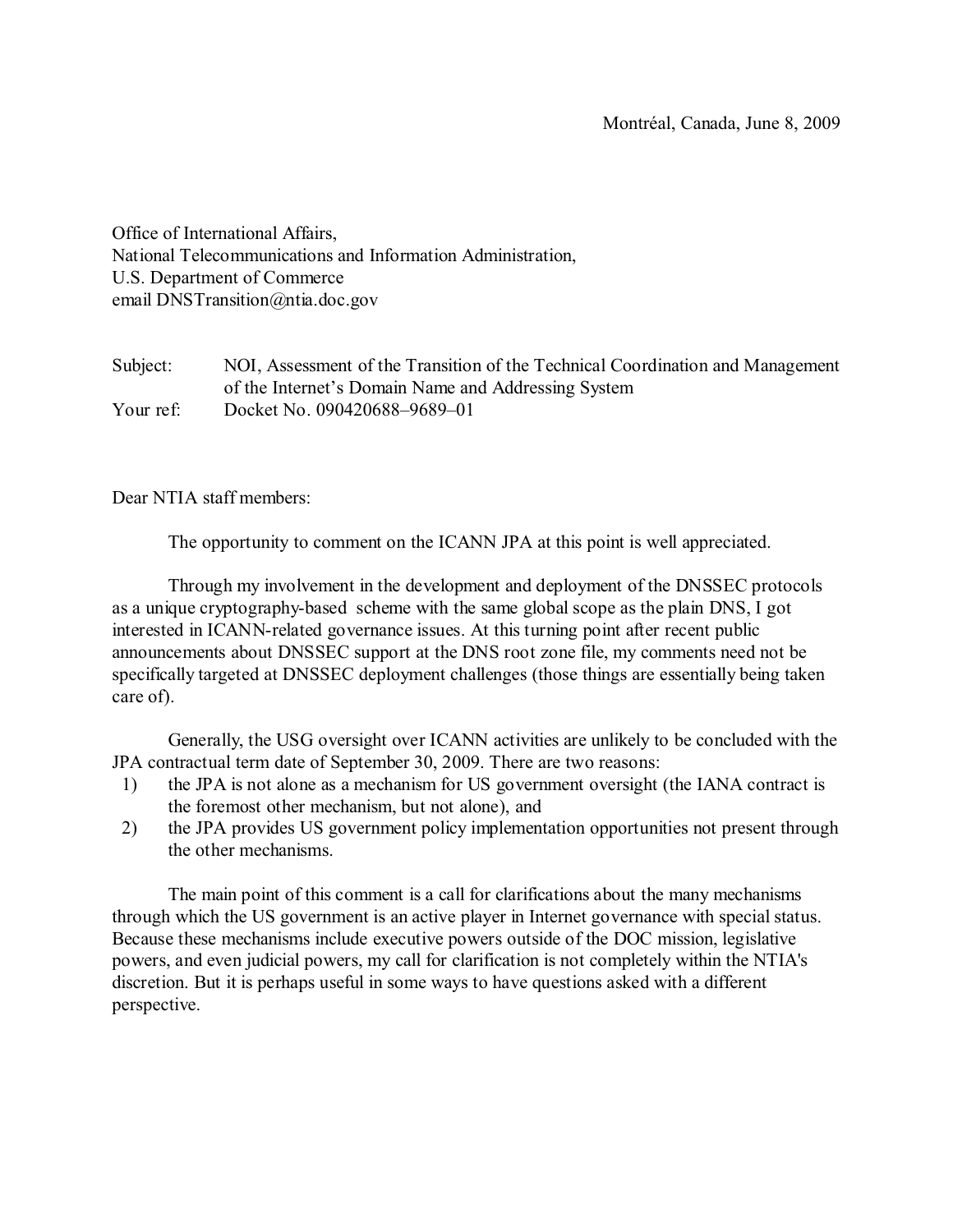Some of the substantive Internet governance issues has received more direct and effective attention from the part of the key players (e.g. ICANN and USG). The price regulation of gTLD registry services, and the protection of trade mark intellectual property are obvious examples and remain an on-going concern. The civil rights, and the very right of access to the public Internet, are not served with equivalent dedication. There are technical coordination issues between these two extremes, such as IDNs at the root and TLD registries, and DNSSEC. My empirical observations of US government influence mechanisms are inevitably influenced by this hierarchy of governance attention.

Thus, here is a quick list of observations on US national powers applied to the governance of the global Internet, with no particular ordering.

- 1) ICANN being a legal body in the United States, US courts assert jurisdiction over its activities, as has been confirmed in many court cases in which it was called as a defendant. This creates a definitive advantage for US corporations, notably with respect to trade mark protection. It also extends to the price regulation of gTLD registrations, as seen from the fact that ICANN was for some time a defendant in the CFIT lawsuit.
- 2) As a counter argument to the preceding paragraph, ICANN governance can be described as an industry self-regulation body. If such is the case, "to keep the legislator at bay" would be an implicit governance agenda item. In practice, I read an untold *threat* of legislation in the letter dated May 6, 2008, from the chairman of the House Subcommittee on Telecommunications and the Internet to the DOC Secretary at http://markey.house.gov/index.php?option=content&task=view&id=3342&Itemid=125.
- 3) In the area of gTLD registration price regulation, competition authorities are obvious participants. This involves the judicial power, e.g. in a recent ruling in the abovementioned CFIT lawsuit (see http://www.ca9.uscourts.gov/datastore/opinions/2009/06/05/07-16151.pdf ). It also involves the US Department of Justice. In this respect, the governance aspects are easily overlooked due to the intrinsic complexity of competition authority powers. The executive branch competition authorities outside of the US should, at least in theory, enjoy equivalent jurisdiction and legitimacy.
- 4) However, the US government has other ways to influence ICANN, not enjoyed by other governments. This is shown in a letter dated December 3, 2008, from the DOJ Antitrust Division to NTIA, included in a letter dated December 18, 2008, from NTIA to ICANN, at http://www.icann.org/correspondence/baker-to-dengate-thrush-18dec08-en.pdf . Should ICANN not address the DOJ concerns expressed in this letter, the JPA term negotiations are going to be impacted.
- 5) The mere timing and formulation of ICANN "Affirmation of Responsibilities" cast a doubt about ICANN independence through the previous negotiations that led to the JPA. It is hard *not* to see the influence of US law enforcement agencies in the specific reference to the DNS whois issue.